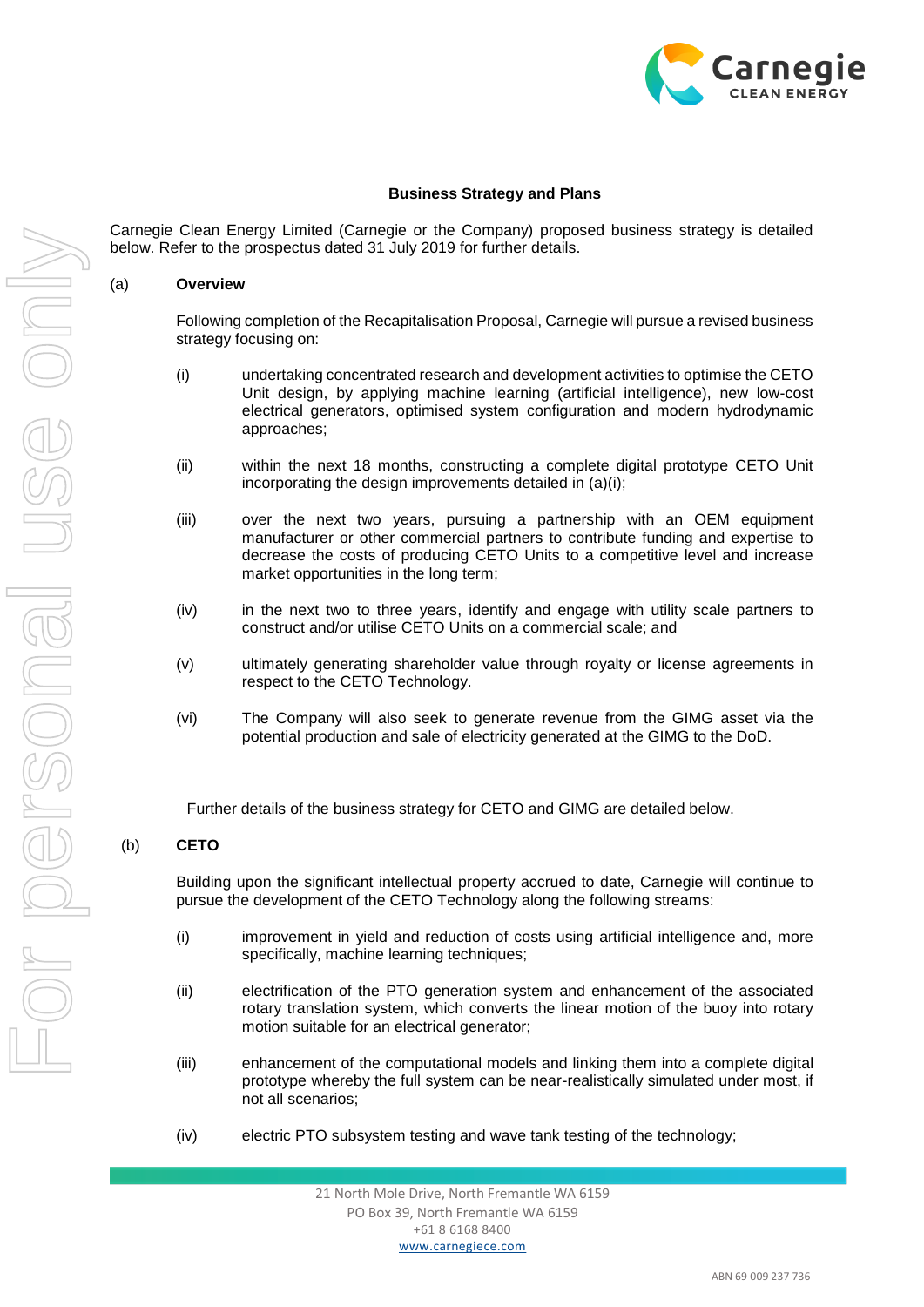

- (v) seek partnerships with industry participants, capable of improving efficiencies in key components such as the foundation and mooring systems; and
- (vi) collaboration with a development partner or technology licensee to prepare the next deployment site, probably either in Australia or in Europe, to demonstrate the new generation of the CETO Unit.

For the remainder of 2019 Carnegie will seek to further develop some innovations that recently became more tangible. These include the use of machine learning (a subset of artificial intelligence), advanced electrical generators derived from the electric vehicle sector and adaptive hydrodynamic techniques. The Company will seek to integrate these innovations into the CETO Technology with an aim to reducing project and technology costs and increasing power production - to seek to achieve the benefit of reducing the capital demands of a demonstration project and create a more competitive product. The latter part is critical to ensure the CETO Unit has the potential to follow the deployment rates of the successful offshore wind industry that has more than 22,000 MW of deployed capacity and deployed approximately 5,000 MW in 2018. Within the next 18 months, Carnegie seeks to deliver an improved CETO 6 Unit prototype, integrating these innovations and demonstrating performance improvement.

Within the next two years, Carnegie intends to pursue a partnership with a large OEM to contribute funding and expertise to decrease the costs of producing CETO Units to a competitive level and increase market opportunities in the long term. Carnegie aims to mitigate the capital demands on Carnegie with respect to the development and commercialisation of the CETO Technology through such partnerships.

In the medium to long term and subject to the delivery of the digital CETO prototype, Carnegie will seek to derive value from CETO Technology by entering into license fee or royalty arrangements in respect of the CETO Technology. Carnegie will also seek out partners to construct and/or utilise CETO Units on a commercial scale.

Carnegie will also continue to seek relationships with key industry participants who have assisted in the CETO Technology development. The Company will seek to utilise collaboration alliances with CSIRO / Pawsey, University of Western Australia, Enel Green Power and the University of Edinburgh to assist in the development of the CETO Technology. Additionally, Carnegie has been consulting to various marine energy proponents and will continue to seek to develop this potential income stream.

21 North Mole Drive, North Fremantle WA 6159 PO Box 39, North Fremantle WA 6159 +61 8 6168 8400 www.carnegiece.com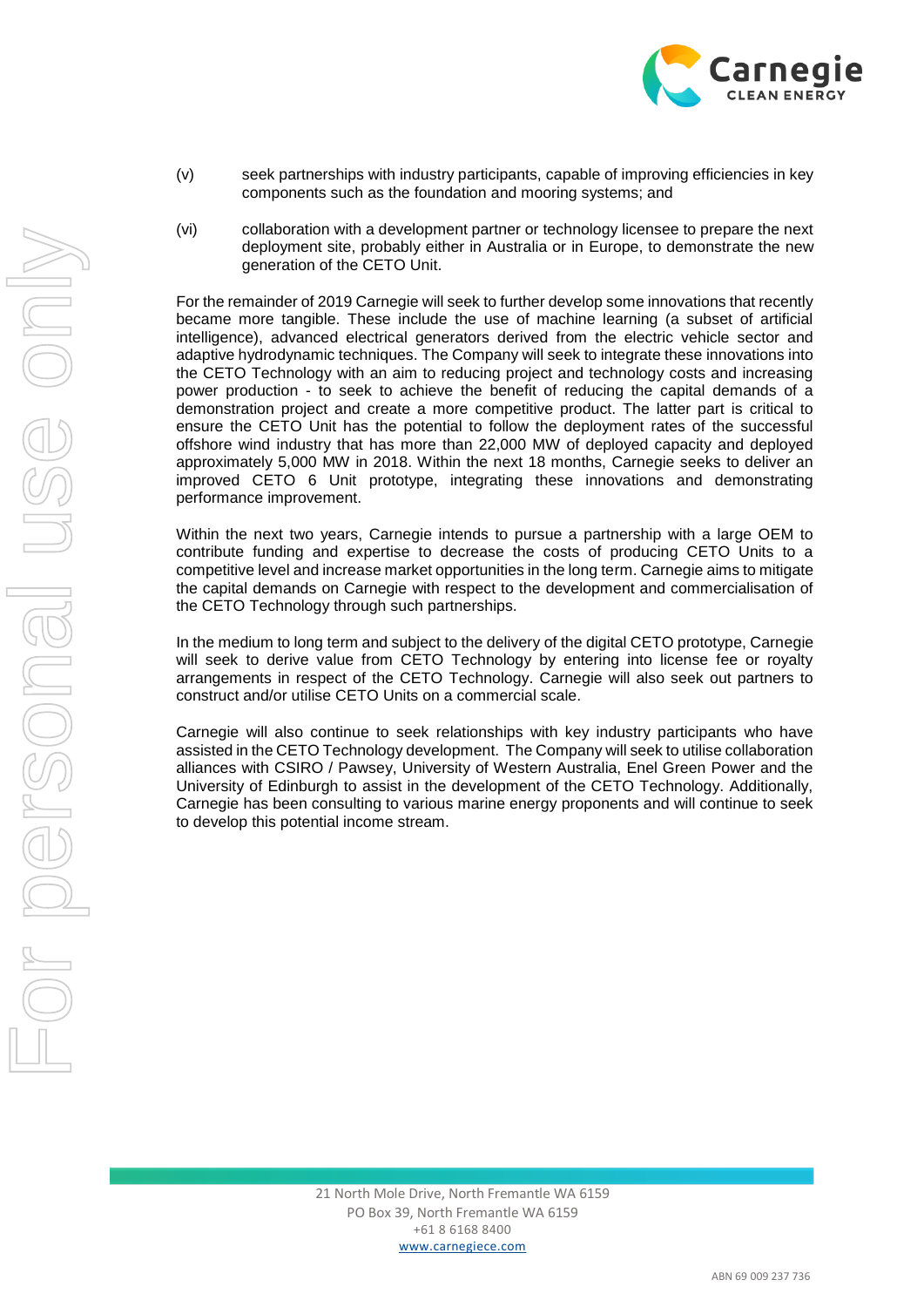



# **Figure 1 - Targeted development pathways**

In formulating the new business strategy for the continued development of CETO, the Board has identified the following key milestone targets:

(i) Quarter 1, 2020

In early 2020, Carnegie will seek to conclude the first step of its work towards developing an "intelligent wave energy converter" and deliver the wave predictor tool (Wave Predictor), a piece of machine learning (ML) software that aims to predict the precise shape and strength of each wave up to 30 seconds before it reaches a CETO Unit. This is a crucial step towards the development of an ML controller (ML Controller) that aims to unlock improved economics through improving performance and reducing costs. In addition to its key role in the CETO Technology development, the Wave Predictor could also potentially be a product with applications outside wave energy in industries such as shipping, aquaculture and offshore construction. During this initial period, Carnegie will also seek to improve its PTO design, with the aim of reducing the cost and complexity of the technology. This will involve engagement with the electric vehicle (EV) supply chain that is making rapid gains in mass produced, low cost, high efficiency electric motor/generator units.

(ii) Quarter 3, 2020

Carnegie will seek to finalise the balance of its ML tools, delivering an ML hydrodynamic solver (ML Solver) and an ML Controller. The purpose of the ML Solver is to solve Computational Fluid Dynamics (CFD) problems in real time which traditional software would take days to solve. The ML Controller, utilising the output of the Wave Predictor and ML Solver optimises the forces exerted by the PTOs to

> 21 North Mole Drive, North Fremantle WA 6159 PO Box 39, North Fremantle WA 6159 +61 8 6168 8400 www.carnegiece.com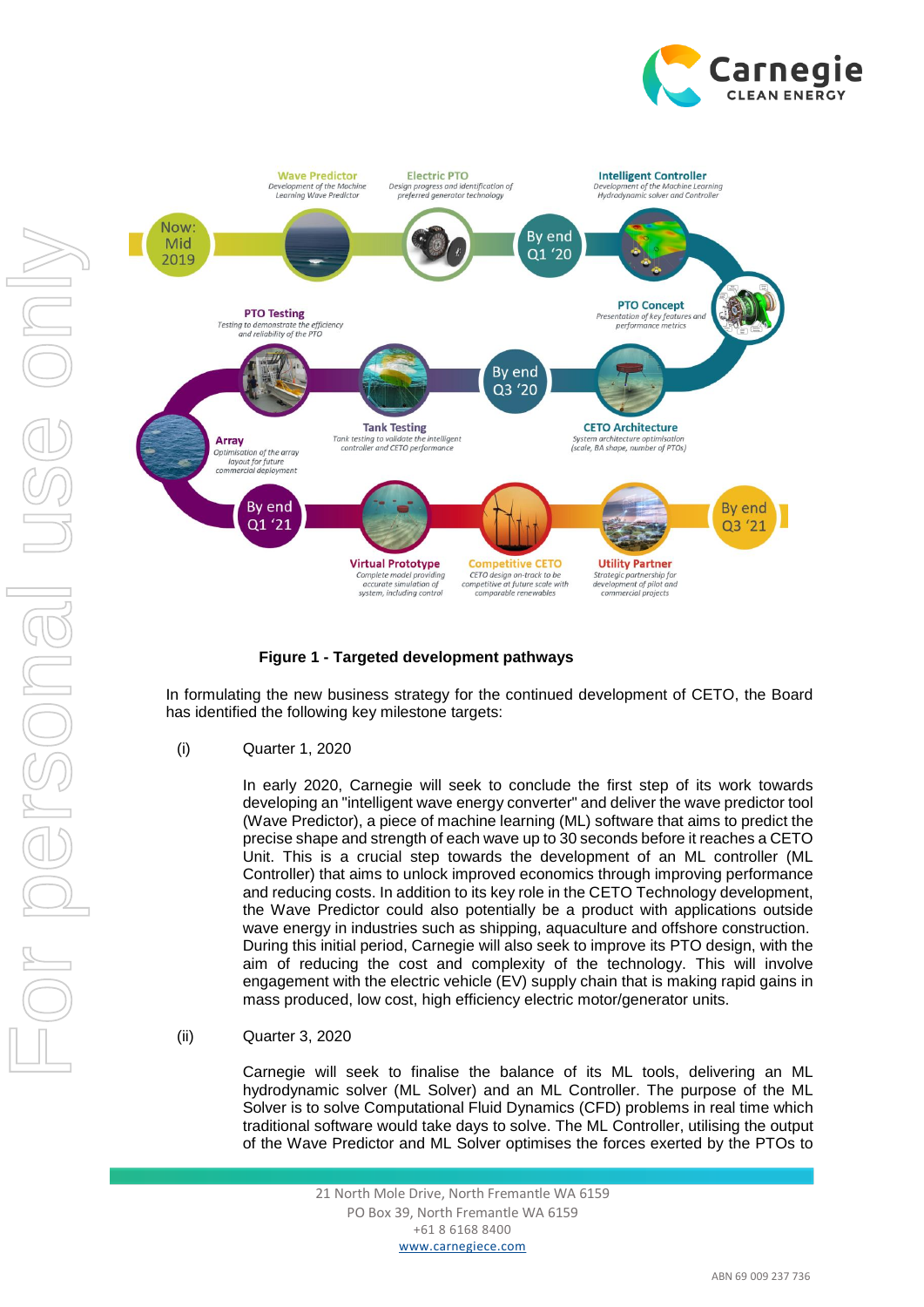

aim to maximise wave energy absorption. Comparable studies show that optimised force control can potentially increase energy absorption.

During this period, Carnegie intends to have updated the design of the PTO elements that work together with the selected electric generator such as the rotary translation system and spring. At the end of this period, Carnegie is aiming to demonstrate progress to shareholders by presenting PTO key features and performance metrics.

In addition, Carnegie aims to be in a position to present the key characteristics and the system architecture of the optimised CETO Technology which would be deployed in future commercial projects. This will include the optimised unit dimensions, buoyant actuator shape and number of PTO's. Carnegie will also seek to have optimised the CETO Technology to incorporate additional innovations allowing the CETO Unit to shed high loads during extreme storms thus reducing capital costs by avoiding expensive overdesign which would otherwise require larger components, such as larger mooring systems and foundations. This work will be undertaken by leveraging existing CETO Technology intellectual property as well as developing new concepts.

Finally, Carnegie is aiming to be in a position to enter an agreement with a strategic supplier for the completion of the detailed design, testing and manufacture of the PTO.

(iii) Quarter 1, 2021

The work conducted to develop the ML Controller will be tested by performing a scaled tank testing campaign, with the aim of demonstrating and validating the improved performance of the CETO Unit when the ML Controller is implemented.

During this period, the Carnegie team will also seek to optimise the array layout for future commercial deployments, including for instance, looking at opportunities to share deployed infrastructure in order to reduce full array and over-all project deployment cost.

A comprehensive testing campaign is targeted for this period, to be conducted on the new PTO concept with the aim of demonstrating its benefits and reliability. This expected to be in the form of small-scale onshore and in-water testing, potentially utilising the company's Rous Head facility.

The Company intends to merge the combined inputs from the prior work to form a digital prototype that can operate in all sea-states, accurately simulate the physics of the system and incorporate the same ML controller logic that would be present on a physical device. Akin to an aeroplane flight simulator, the digital prototype is intended to provide a level of reality that promotes sufficient confidence in Carnegie's partners to fund the first commercial wave farm and any prior requisite demonstration projects.

(iv) Quarter 3, 2021

Upon completion of the proposed two-year development program, Carnegie is aiming to complete the preliminary design of the optimised commercial version of its CETO Unit. Carnegie intends for this CETO Unit to be capable of being competitive with offshore wind energy when deployed at large scale following increasing cumulative deployments during an industry build out. The Company will seek to verify the reliability of the software, controller, subsystems and key components

> 21 North Mole Drive, North Fremantle WA 6159 PO Box 39, North Fremantle WA 6159 +61 8 6168 8400 www.carnegiece.com